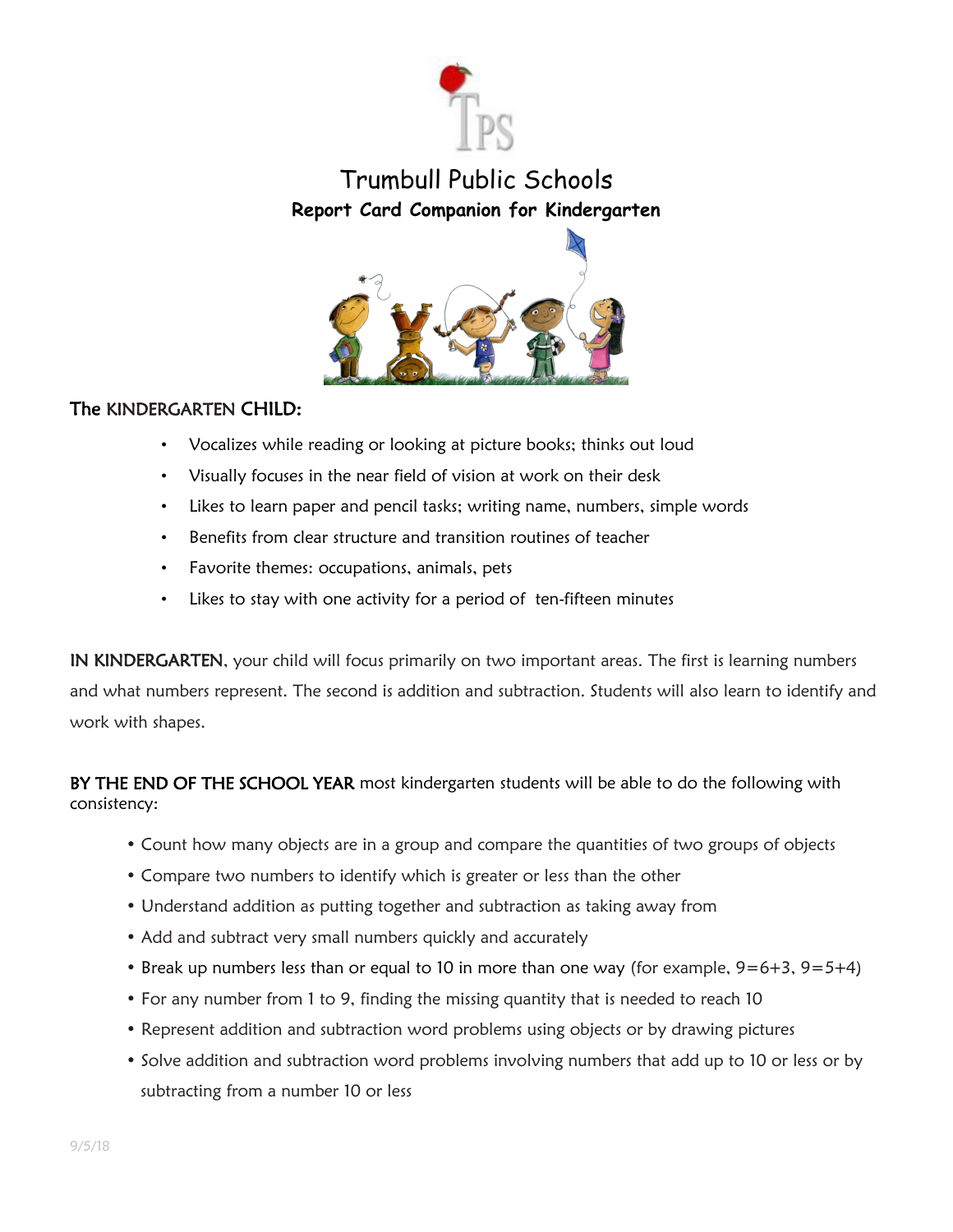

# **Trimester 1 Expectations for Kindergarten Mathematics**

### **Counting and Cardinality**

- Knows number names in order to 30.
- Counts objects in a set once and only once to 10.
- Has a system to keep track of counting objects.
- Can identify the numbers 1 through 10 out of sequence.
- Compares numbers to identify whether the number of objects in one group is greater than, less than, or equal to the number of objects in another group by using matching and counting strategies.



### **Numeration, Operations, and Algebraic Thinking**

Not assessed in Trimester 1

#### **Quantity, Measurement, and Data**

- Directly compares two objects to see which object is shorter/longer.
- Classifies objects into given categories, counts the numbers of objects in each category and sorts the category by count.

#### **Geometry**

Not assessed in Trimester 1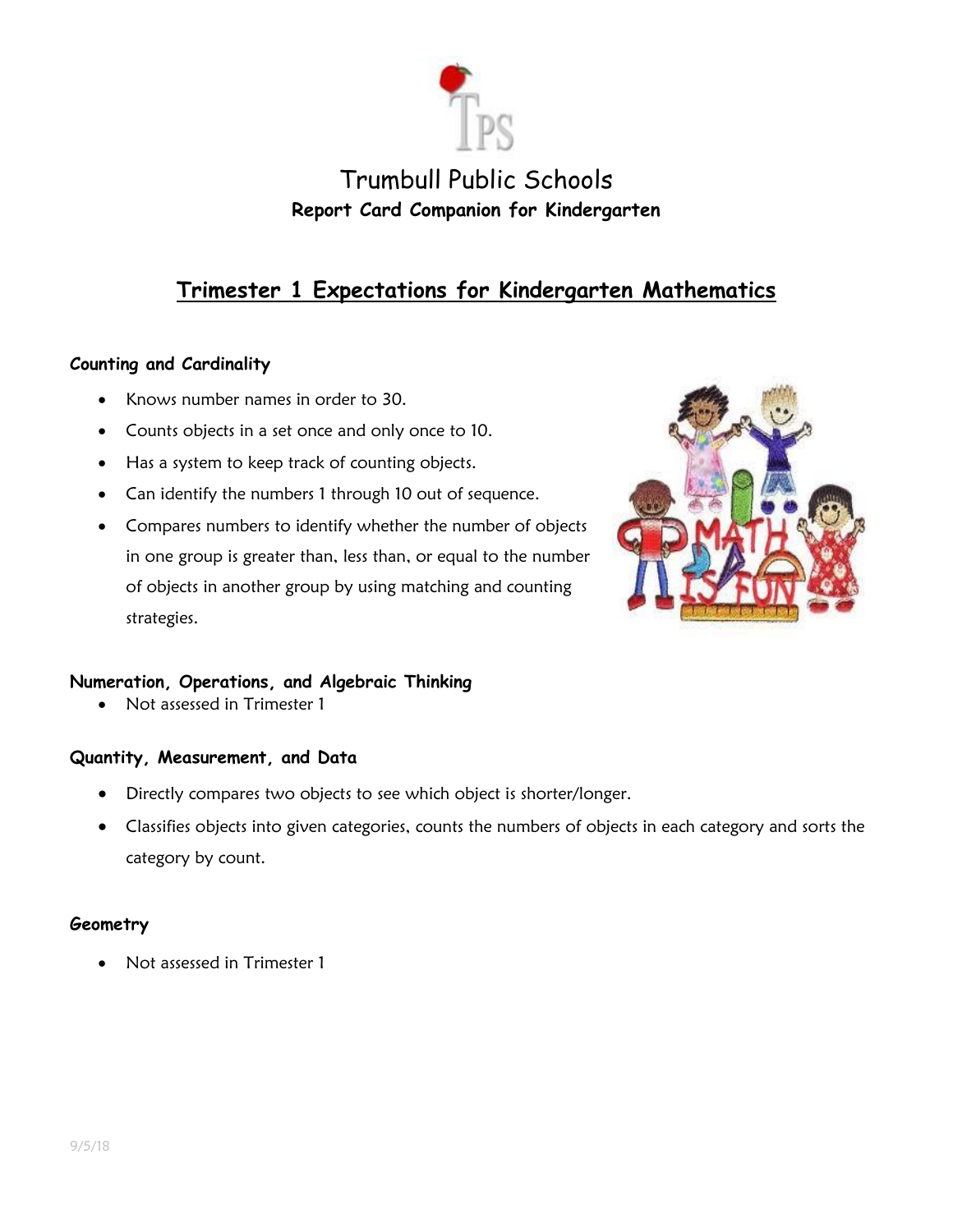

# **Trimester 2 Expectations for Kindergarten Mathematics**

### **Counting and Cardinality**

- Knows number names in order to 50.
- Counts objects in a set once and only once to 15.
- Has a system to keep track of counting objects.

### **Numeration, Operations, and Algebraic Thinking**

 Can identify one more than and one fewer than a given number.



#### **Quantity, Measurement, and Data**

- Measures the length of an object.
- Carefully lines up units to measure the length of an object.
- Accurately counts the number of units used.

#### **Geometry**

- Sorts a collection of 2 and 3Dimensional shapes.
- Identifies shapes with correct mathematical name (square, circle, triangle, rectangle, hexagon, cube, cone, cylinder, and sphere).
- Describes the attributes of each shape.
- Builds 2 and 3 Dimensional shapes.